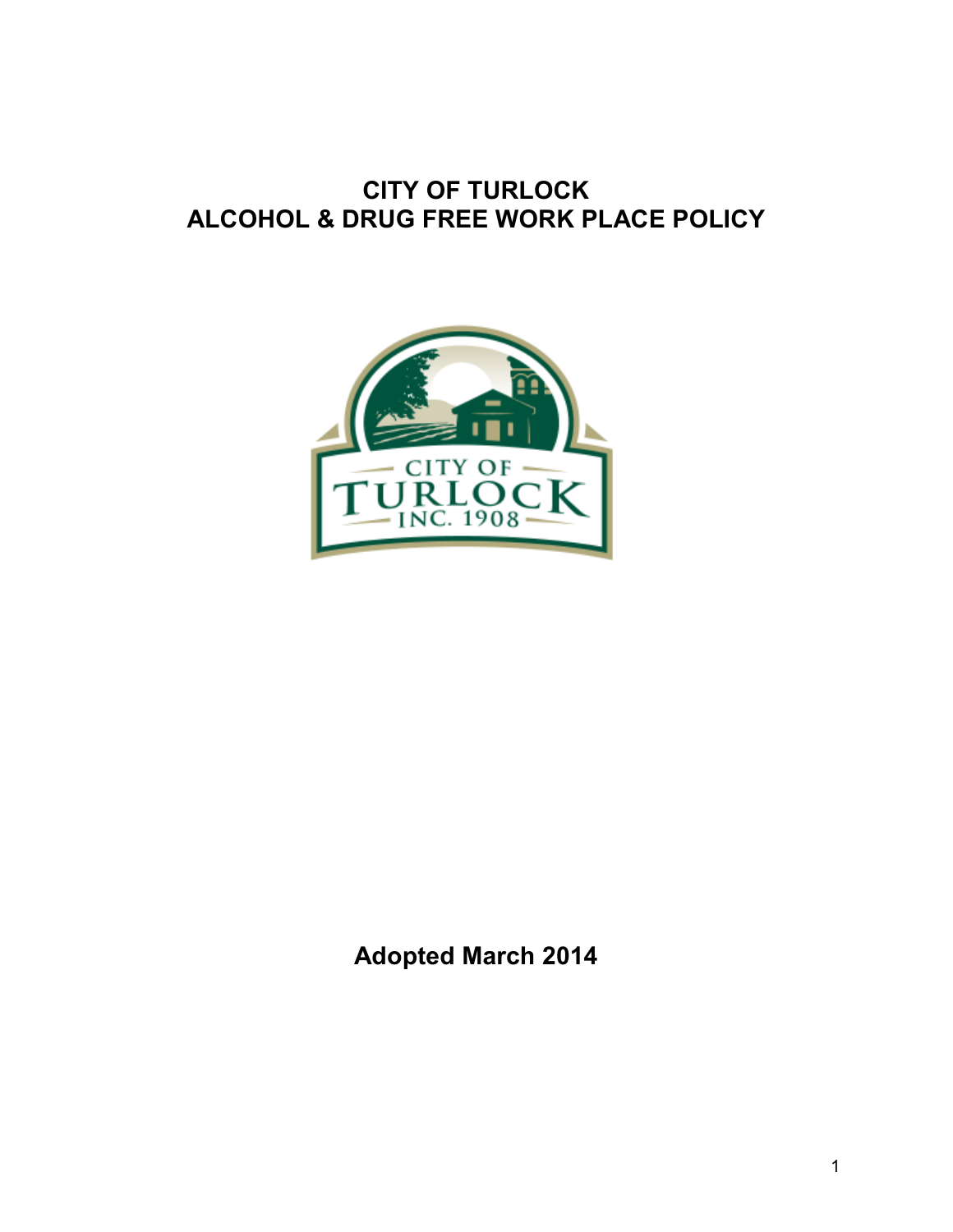## **TABLE OF CONTENTS**

|                                                                         | $\boldsymbol{4}$ |
|-------------------------------------------------------------------------|------------------|
|                                                                         | 4                |
|                                                                         | 5                |
|                                                                         |                  |
|                                                                         |                  |
|                                                                         |                  |
| VIII. SUPERVISORY AND MANAGEMENT RESPONSIBILITIES ____________________9 |                  |
|                                                                         |                  |
|                                                                         |                  |
| XI. ALCOHOL & DRUG-FREE WORKPLACE ENFORCEMENT PROCEDURES __ 12          |                  |
|                                                                         |                  |
|                                                                         | 14               |
|                                                                         | 16               |
|                                                                         |                  |
|                                                                         | 20               |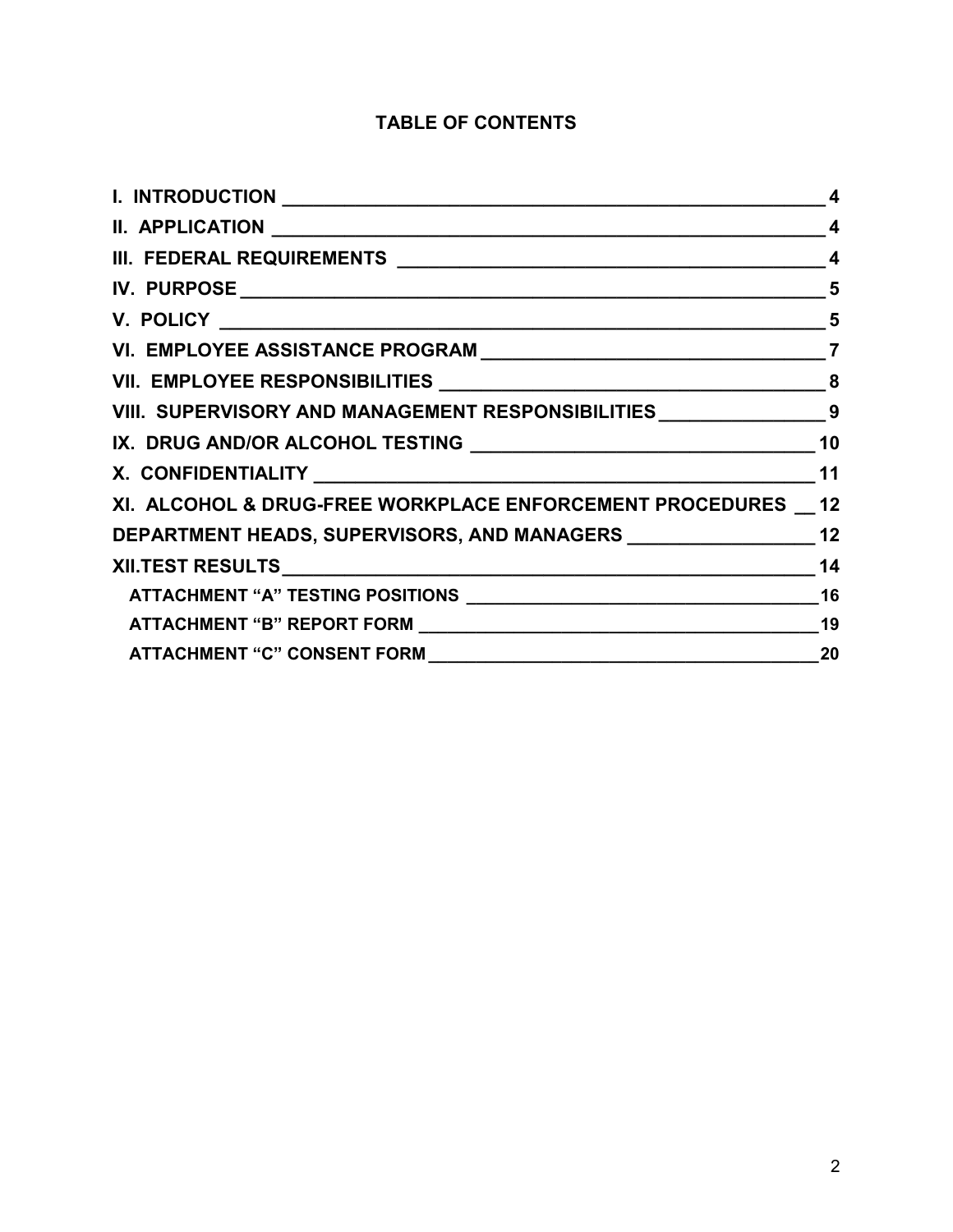### **PREFACE**

The Alcohol and Drug-Free Workplace Policy applies to all regular, part-time, temporary, intern and volunteer employees of the City.

This policy provides consistent and relevant guidelines regarding alcohol and drugs in the workplace. It also describes employee and management responsibilities and provides for training and rehabilitation when needed.

All employees are required to comply with this Policy.

**CITY OF TURLOCK** employees have a right to work in a drug and alcohol free environment; therefore, drug use/abuse in the workplace will not be tolerated.

If you have any questions regarding this policy, please contact your immediate supervisor or Human Resources.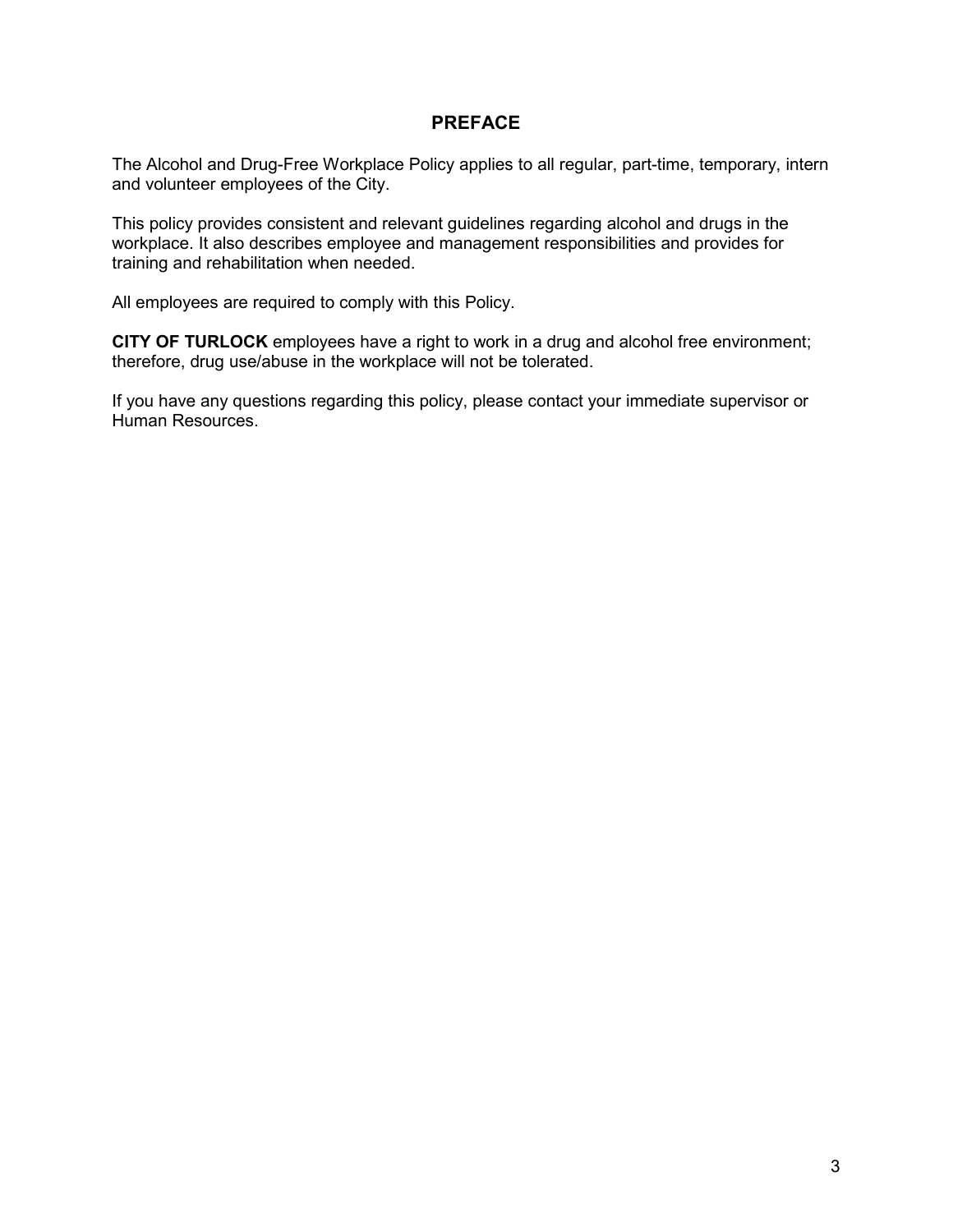

# **ALCOHOL AND DRUG-FREE WORKPLACE POLICY**

## **I. INTRODUCTION**

The **CITY OF TURLOCK** recognizes that behavior resulting from the use of alcohol and/or other drugs may detrimentally affect work performance, safety, security, and public confidence in the City's workforce. The use of alcohol and/or other drugs can also present a risk to City employees and the health and welfare of the citizens of the City.

In recognition of the City's responsibility to maintain a safe, healthful and productive work environment, and each employee's responsibility to perform work for the public safely, effectively and efficiently, the City will act to eliminate any substance use which increases the risk for accidents, absenteeism, sub-standard performance, poor employee morale or damage to the City's reputation. For the purpose of this policy, substance use includes the use or possession of illegal drugs, alcohol or controlled substances, as defined in Schedule I through V of Section 202 of the Controlled Substances Act (21 U.S.C. 812), which could impair an employee's ability to perform his or her job safely, effectively and efficiently.

The **CITY OF TURLOCK** believes that employees are important assets and that substance abuse when successfully treated will enable the affected employee to return to a satisfactory job performance level.

## **II. APPLICATION**

This policy applies to all regular, part-time, temporary employees, interns, and volunteers of the **CITY OF TURLOCK**. It includes alcohol and all substances, drugs, or medications, legal or illegal, which could impair an employee's ability to effectively and safely perform the functions of their job.

## **III. FEDERAL REQUIREMENTS**

The Drug-Free Workplace Act applies to employers with any federal grant or with a federal contract worth more than \$25,000. This regulation applies to the **CITY OF TURLOCK**. The law requires that any employees convicted of any drug or alcohol related (see VII E. pg. 8) workplace crimes to notify the employer within five days of the conviction. The City must then notify the granting or contracting federal agency within 10 days of receiving a conviction notice from the employee. The City must then impose sanctions (up to and including employment termination) against convicted employees within 30 days, or require them to participate in a drug abuse assistance or rehabilitation program approved by an appropriate law enforcement or health agency.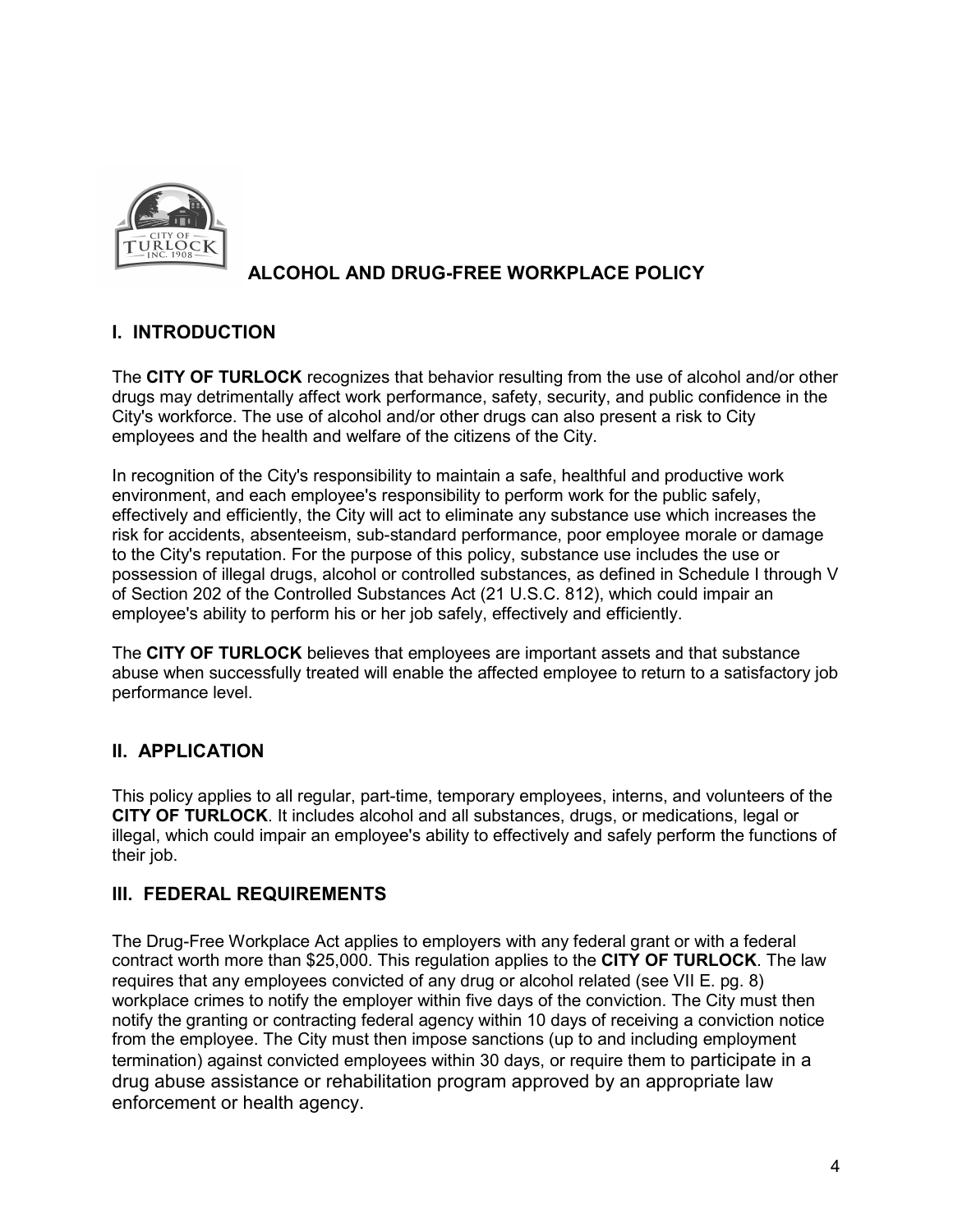## **IV. PURPOSE**

The intent of this Policy is to eliminate and prevent substance abuse and its effects in the work place. While the City of Turlock has no intention of intruding into the private lives of its employees, involvement with drugs and alcohol off the job can take its toll on job performance and employee safety. The City's concern is that employees be in a condition to perform their duties safely and effectively, in the interests of their fellow workers and the public as well as themselves. The presence and influence of drugs and alcohol on the job, and the influence of these substances on employees during working hours, are inconsistent with this objective. For definitional purposes throughout this Policy, impair or impairment shall be considered use by an employee of alcohol and/or all substances, drugs, or medication, legal or illegal, which impairs an employee's ability, physically and/or mentally to perform safely and effectively the functions and duties of his or her position.

Employees who think they may have an alcohol or drug usage problem are urged to seek on their own volition confidential assistance from the Employee Assistance Program. Although not legally required as a public employer, the City of Turlock will be supportive, in accordance with Labor Code 1025 et seq., of those employees who seek help voluntarily. The City cannot and will not tolerate performance problems caused by substance abuse.

This Policy provides guidelines for the detection and deterrence of alcohol and drug abuse. It also outlines the responsibilities of City management and employees. To that end the City will act to prevent and/or eliminate any substance abuse (alcohol, illegal drugs, prescription drugs or any other substance which impairs an employee's ability to safely and effectively perform the functions of the particular job) which increases the potential for accidents, absenteeism, substandard performance, poor employee morale or damage to the City's reputation. All employees covered by this Policy should be aware that violations of this Policy may result in discipline, up to and including termination.

## **V. POLICY**

- A. Employees shall not be at work under the influence of alcohol or drugs; shall not use or possess alcohol or illegal drugs while on duty or while on paid stand-by, and shall not sell, manufacture or provide illegal drugs to any person while on duty or while on paid stand-by. An exception exists for sworn peace officers assigned to the Police Department whose duties require possession of drugs and/or possession or consumption of alcohol in the course and scope of job duties (i.e., undercover assignments). If alcohol is consumed in the course and scope of an employee's job duties they shall have prior approval specific to an event by the Chief of Police or his/her designee. The amount of consumption of alcohol shall not be at a level that will cause obvious impairment and shall not exceed two alcoholic beverages in a six hour period.
- B. The City is committed to eliminating any substance abuse by employees resulting in increased potential for accidents, absenteeism, reduced productivity, poor employee morale or damage to the City's reputation. The City will provide a reasonable amount of training, and education on substance use to all employees.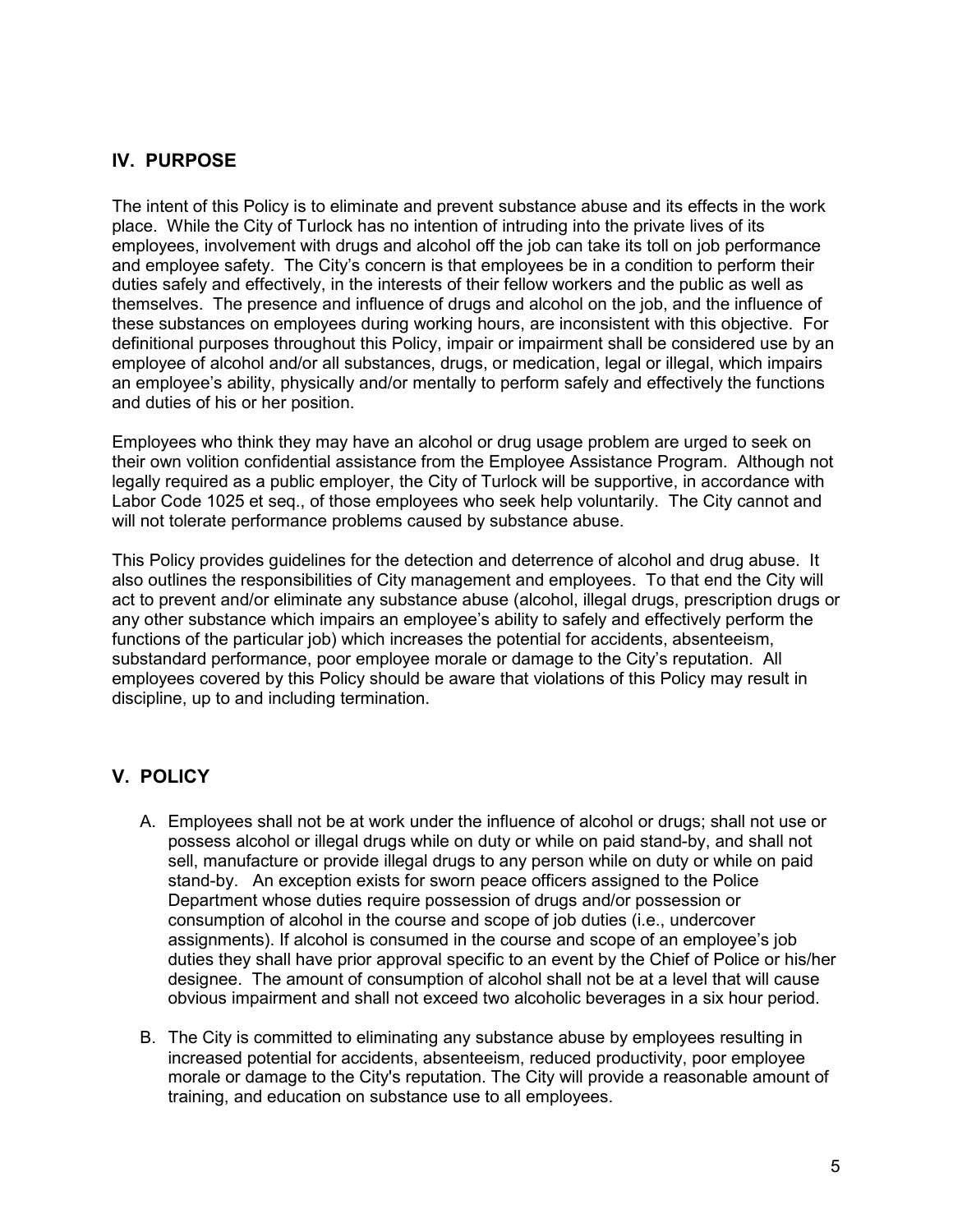- C. The City prohibits the purchase, consumption, ingestion, manufacture, distribution, dispensation and use of any alcohol and/or illegal substances while at work, while operating a City vehicle, or while in City uniform.
- D. The City prohibits the consumption, ingestion, manufacture, distribution, dispensation and use of illegal substances during the lunch period for all employees because of the high probability that performance will be impaired upon returning to work.
- E. The City prohibits the consumption, ingestion, and use of alcohol during the lunch period for all employees because of the high probability that performance may be impaired upon returning to work.
- F. Use of medically prescribed drugs, as directed by a physician, is not a violation of this Policy. When taking drugs that may interfere with the safe and effective performance of their duties, employees must notify their supervisor or Human Resources before beginning work. A qualified physician selected by the City will address any question about an employee's ability to perform duties while using prescribed medications.
- G. If reasonable suspicion exists, in accordance with Section VII-B of this Policy, employees may be required to undergo a drug and/or alcohol screening/testing.
- H. Employees involved in an on-the-job accident while operating a vehicle or a piece of power equipment may be required to undergo a drug and/or alcohol screening/testing, if reasonable suspicion of substance use exists.
- I. Employees who are required to undergo a drug and/or alcohol screening/testing pursuant to this Policy will also be required to authorize, in writing, the disclosure of the results to Human Resources. Failure to do so may result in appropriate disciplinary action, up to and including termination, in accordance with all applicable due process requirements and disciplinary policies and procedures.
- J. Employees who refuse to submit immediately to drug and/or alcohol screening/testing (based upon reasonable suspicion) when required in accordance with Policy by Department Head, City Manager, Human Resources Manager, and/or supervisor will constitute insubordination, and may be grounds for discipline, up to and including termination. The results of such drug and/or alcohol screening/testing will be kept confidential as provided in this Policy and otherwise required by law.
- K. Employees who test positive for drugs or alcohol use will be placed on leave of absence and required to participate in the Employee Assistance Program or a rehabilitation program of their choice approved by the City. Participation in such programs may be paid for by the employee or by the employee's medical plan. Participation in the Employee Assistance Program and/or another rehabilitation/treatment program is not a substitute for discipline based on unsatisfactory job performance or violation of this policy.
- L. Employees who test positive for drugs or alcohol may not return to work until such time as another drug and/or alcohol test is negative or a medical evaluation permits the employee to return to work and the employee agrees to attend a rehabilitation program recommended by the Employee Assistance Program or a rehabilitation program of the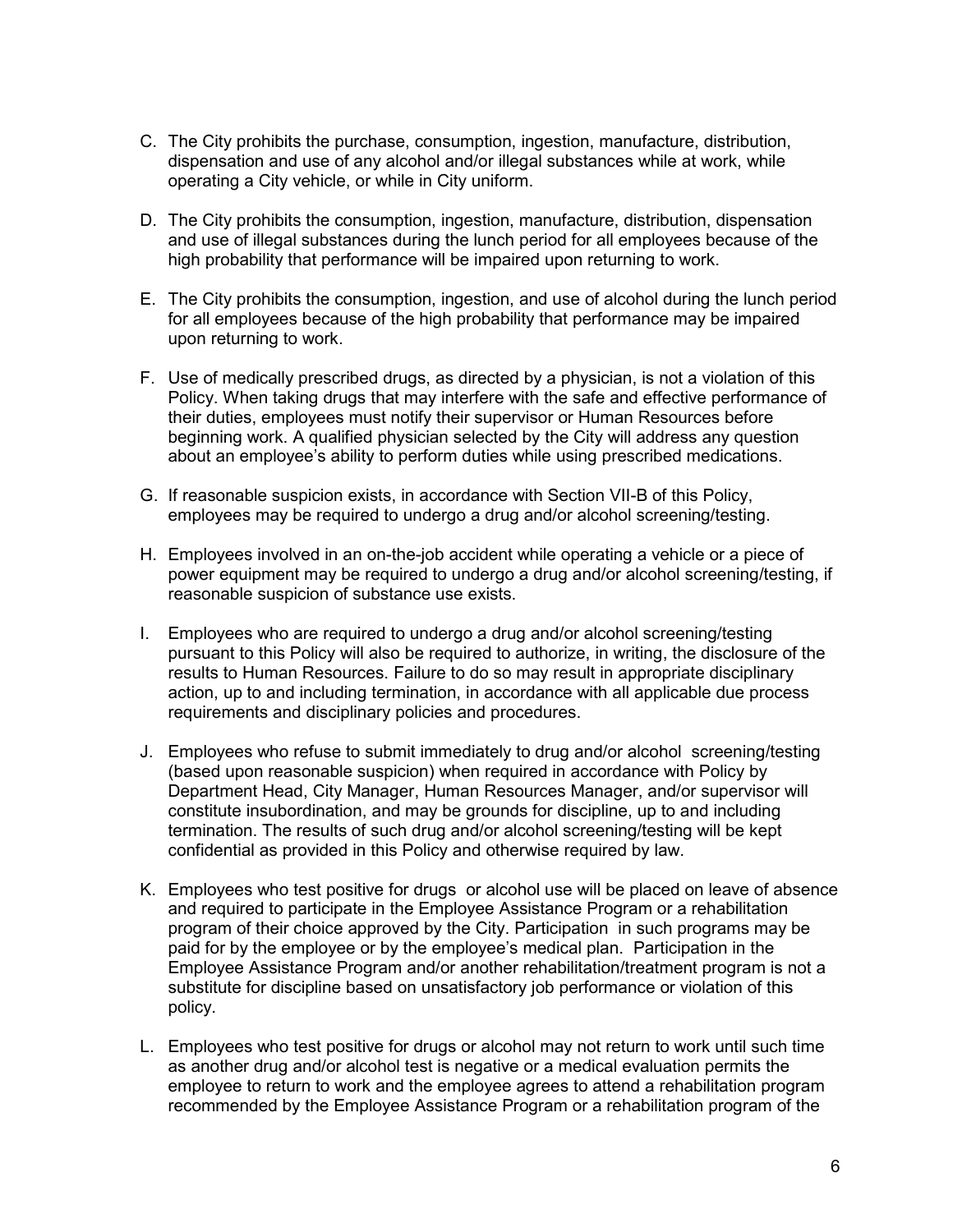employee's choice, approved by the City. If the program requires time away from work, the employee may use accrued benefits; i.e., sick leave, vacation, etc. or may be approved to attend the program on unpaid leave status.

Safety-related employees (see attachment A) shall submit to random drug and/or alcohol testing for a period of 24 months following the negative return to work test. If the employee tests positive as a result of the random testing within this time period, he/she is subject to termination in accordance with all applicable due process requirements and disciplinary policies and procedures.

### *The Anti-Drug and Alcohol Misuse Prevention Program Policy and Procedures (DOT policy) shall apply to those employees regulated by the DOT. The DOT policy shall take precedence over this policy for those employees regulated by the DOT.*

- M. Employees who are involved in illegal actions pertaining to the use, manufacture, distribution, dispensation, sale, purchase, or possession of alcoholic beverages or any controlled substance during the course of City employment may be criminally investigated by the Police Department or other law enforcement agencies.
- N. The City reserves the right to search all areas and property over which the City maintains full or joint control with the employee for the purpose of detecting alcohol or illegal drugs. The search will be conducted only with the approval of the Department Head, City Manager or Human Resources Manager and in accordance with applicable Government Code provisions and other legal requirements. The City will make a reasonable effort to contact the employee to have them present while searching the property in question. Areas in which the City maintains full control include, but are not limited to, all City owned properties and buildings and City owned vehicles and equipment. Areas jointly controlled by the City and the employee include, but are not limited to, desks, lockers, file cabinets, office cabinets and bookshelves. The City may notify the appropriate law enforcement agency if it is believes an employee may have illegal drugs in his or her possession.
- O. Pre-employment substance abuse screening/testing will be conducted for all job applicants who take a pre-employment physical examination for safety related positions, and positions where employees are required to drive City vehicles on a regular basis or operate power equipment as part of their job.
- P. This Policy is not intended to infringe upon the protections guaranteed Peace Officers under the Public Safety Officers' Procedural Bill of Rights Act, AB301, Section 3300 et seq. of the California Government Code or the protections guaranteed Firefighters under the Firefighters Procedural Bill of Rights, AB220, Section 3250 et seq. of the California Government Code.

**VI. EMPLOYEE ASSISTANCE PROGRAM** (Only available to regular employees with benefits)

The City has a well-established voluntary Employee Assistance Program (EAP) to assist employees and their families who seek help for substance use problems. Employees who are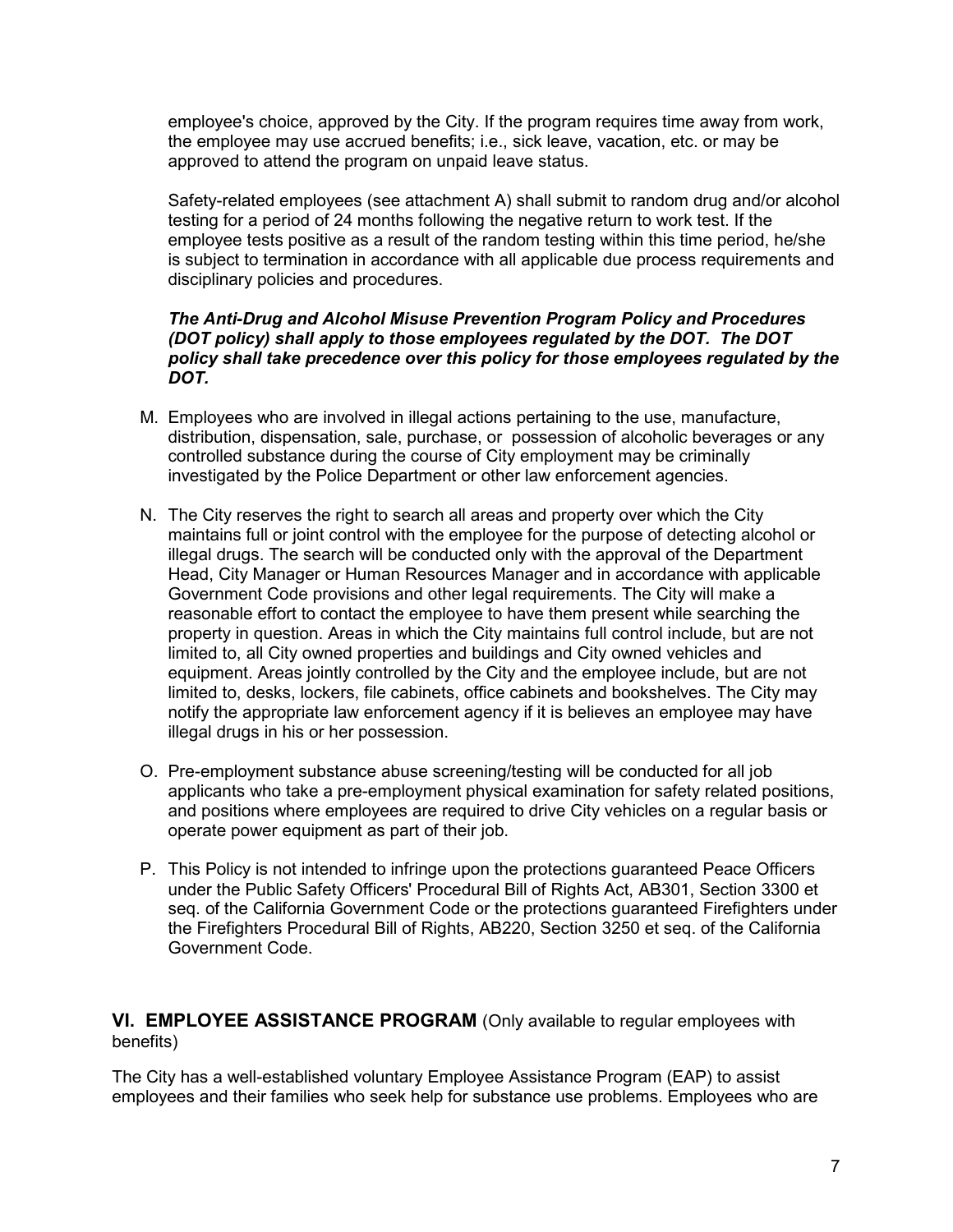concerned about their alcohol and/or drug use are strongly encouraged to voluntarily seek assistance through this program.

Sick leave can be utilized for self-referral appointments during regular work hours if the employee is unable to schedule them during off work hours. Any earned leave time may be utilized for EAP participation. If an employee requires additional leave time he/she may request a medical leave of absence subject to approval.

The EAP provides up to **9** counseling sessions at no cost to the employee. If further treatment is needed, the EAP will refer the employee to the appropriate resource. Most health insurance coverage contains substance abuse treatment; however, the employee assumes the financial responsibility for all services that are not covered by the EAP or health insurance. Supervisors should encourage employees to use the EAP when deteriorating or unsatisfactory job performance does not respond to usual supervisory actions or when a specific on the job incident is cause for concern. While the City will be supportive of those who seek help voluntarily, the City will be equally firm in identifying and disciplining those who continue to violate this Policy.

An employee who seeks voluntary assistance shall not be disciplined or illegally discriminated against for seeking such assistance. Requests for such assistance shall remain confidential and shall not be revealed to other employees or management personnel without the employee's consent.

## **VII. EMPLOYEE RESPONSIBILITIES**

- A. Employees must be able to perform the duties of their position.
- B. Employees must not report to work or be officially subject to duty while their ability to perform job duties is impaired due to on or off duty alcohol or drug use.
- C. Employees must not possess or use alcohol or impairing drugs (illegal drugs and prescription drugs without a prescription) during working hours or any paid time, except possession and/or use as required in the course of Police Department employment.
- D. Employees must not, directly or through a third party, sell or provide drugs or alcohol to any person, including any employee, while either employee or both employees are on duty or officially on-call.
- E. Employees must notify their supervisor and Human Resources within five days if they are convicted of any workplace drug related crime. Once the City is notified of the conviction, it must then notify the appropriate federal agency of the conviction. With respect to any employee so convicted, the City will take appropriate disciplinary action, up to and including termination. As a condition of continued employment, the City may require the convicted employee to participate satisfactorily in a generally recognized drug abuse rehabilitation program. A felony conviction for possession or sale of illicit drugs will be cause for termination.
- F. Employees must submit immediately to a drug and/or alcohol screen/test when requested by a responsible **CITY OF TURLOCK** representative, as stated in Section V,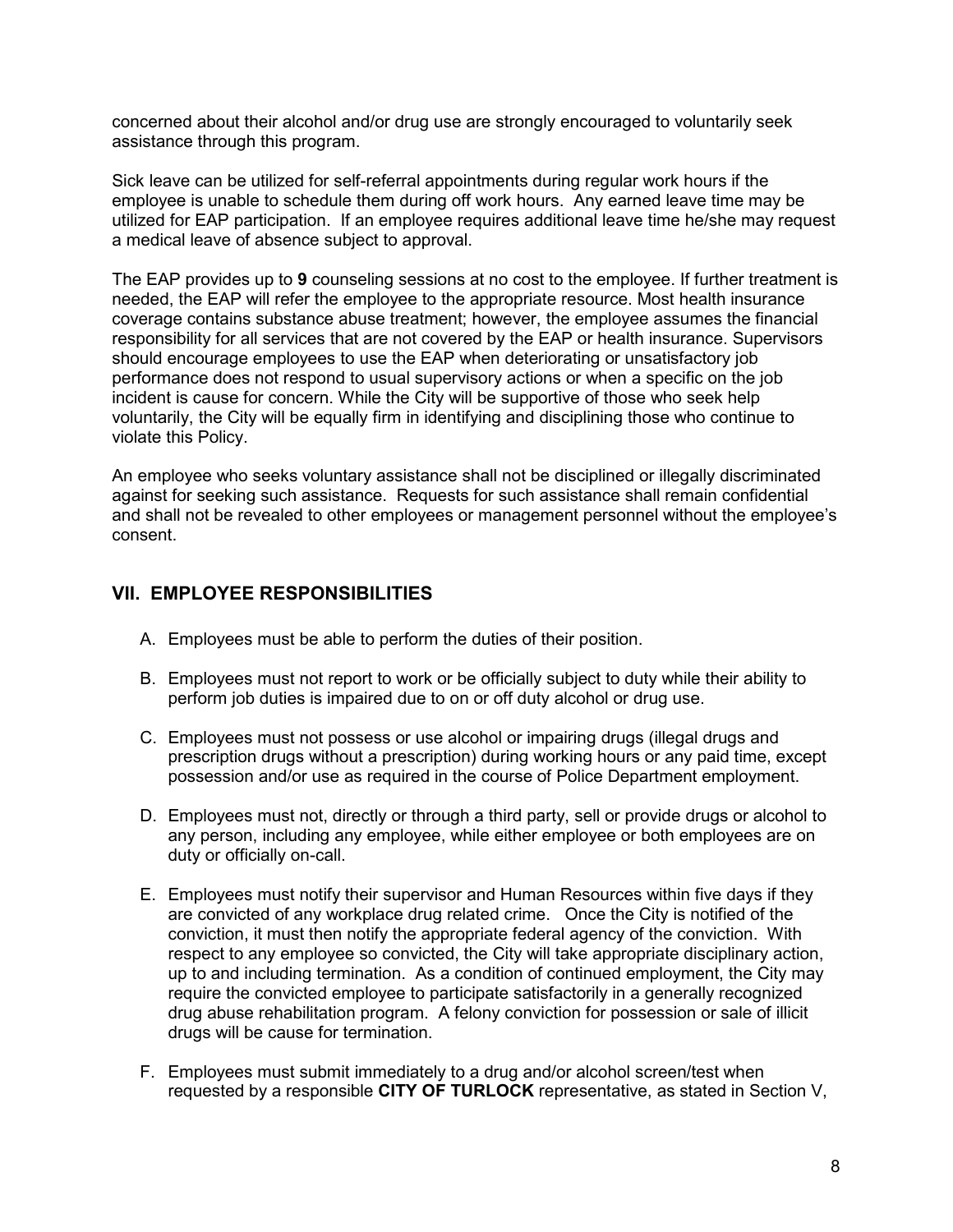paragraph J of this Policy, based upon reasonable suspicion or other grounds as authorized by this Policy.

- G. Employees must notify their supervisor or the Human Resources Manager before beginning work, when taking any medications or drugs (prescription or nonprescription), which may interfere with the safe and effective performance of duties or operation of CITY OF TURLOCK equipment.
- H. Employees must provide within 24 hours of request bona fide verification of a current valid prescription for any potentially impairing drug or medication identified when a drug screen/test is positive. The prescription must be in the employee's name. Extension of time beyond the 24 hours may be granted upon showing good cause.

### **VIII. SUPERVISORY AND MANAGEMENT RESPONSIBILITIES**

- A. Managers and supervisors are responsible for reasonable enforcement of this Policy.
- B. Managers and supervisors may request that an employee submit to a drug and/or alcohol screen/test when they have reasonable suspicion that an employee is under the influence of drugs or alcohol while on the job.

"Reasonable suspicion" is a belief based on objective facts sufficient to suspect that an employee is under the influence of drugs or alcohol such that the employee's ability to perform the functions of the job is impaired. For example, any of the following, alone or in combination, may constitute reasonable suspicion:

- 1. Slurred speech;
- 2. Alcohol odor on breath;
- 3. Dilated or constricted pupils or glassy eyes;
- 4. Unsteady walking and movement;
- 5. An accident involving **CITY OF TURLOCK** property when the employee's actions cannot be ruled out as contributing to the accidentt, plus an additional symptom;
- 6. Behavior that is unusual or uncharacteristic for the particular employee, plus an additional symptom;;
- 7. Possession of alcohol or drugs in the workplace;
- 8. More than two incidents in any combination of personal injury to self, coworker(s), or general public within the same calendar year.

Employees displaying objective symptoms of alcohol or drug impairment shall be prevented from engaging in further work and shall remain at the work site for a reasonable time until he/she can be safely transported from the work site.

- C. Managers and supervisors should seek a witness, if feasible, to verify reasonable suspicion. The employee should be approached and given an opportunity to explain the behavior before further action is taken.
- D. Managers and supervisors who request an employee submit to a drug and/or alcohol screen/test will document in writing, at the earliest possible opportunity, the facts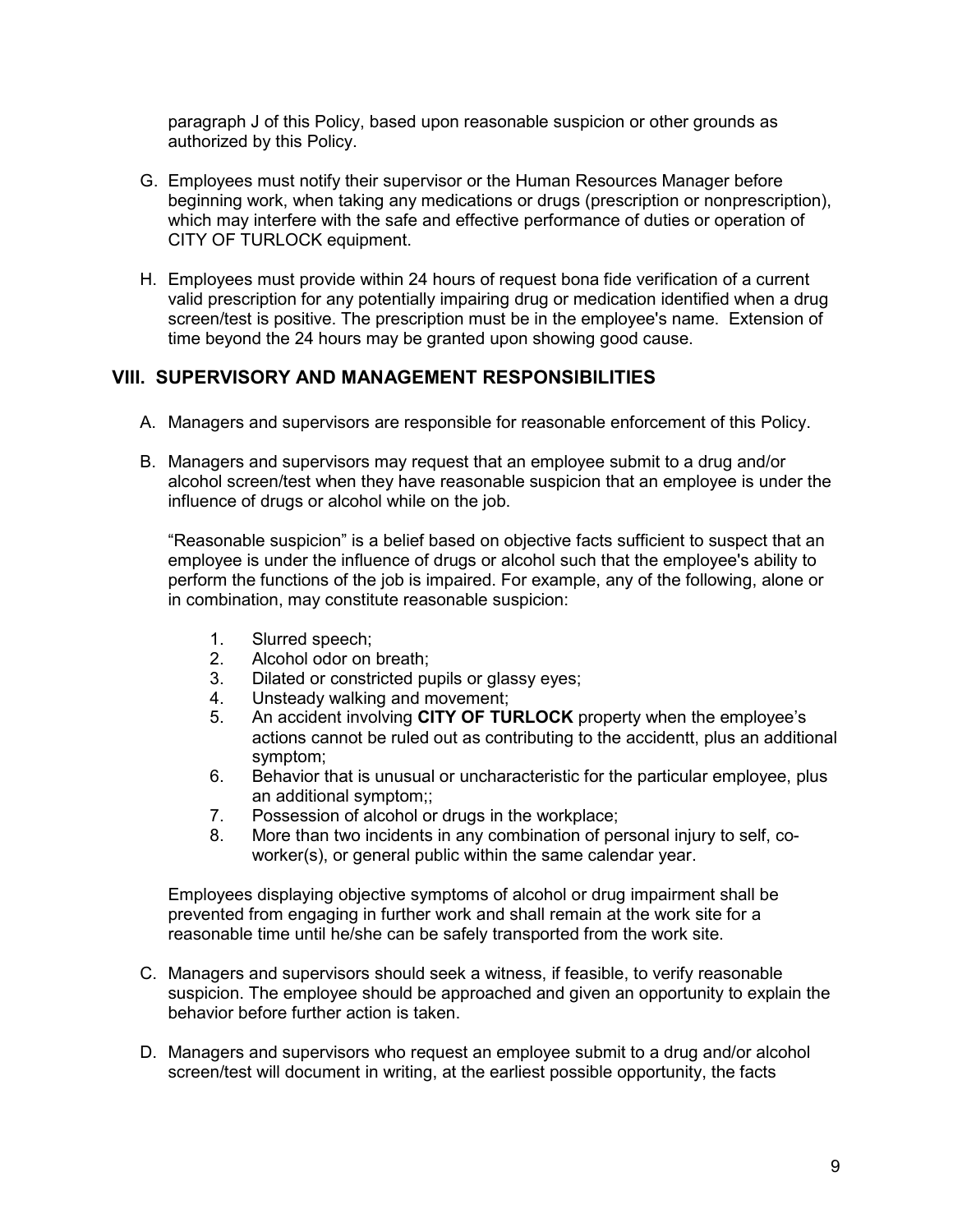constituting reasonable suspicion that the employee is impaired and cannot perform the duties of their job.

- E. Where there is reasonable suspicion that the employee is under the influence of drugs or alcohol, managers and supervisors should notify their Department Head and Human Resources and obtain approval to take the employee to a site for drug and/or alcohol screen/test, and then to transport the employee home. Managers and supervisors encountering an employee who refuses an order to submit to a drug and/or alcohol screen/test authorized by this Policy shall remind the employee of the requirements and disciplinary consequences of this Policy. Failure to comply will be deemed insubordination and treated as equivalent to a positive result.
- F. Managers and supervisors shall not physically search the employee, nor shall they search the personal possessions of employees, unless the employee freely consents and is present during the search along with a responsible third party witness.
- G. Managers and supervisors shall notify their Department Head or designee when they have reasonable suspicion to believe that an employee may have alcohol and/or illegal drugs in their possession or in an area not jointly or fully controlled by the **CITY OF TURLOCK**. If the Department Head or designee concurs that there is reasonable suspicion of illegal drug possession, the Department Head shall notify the Police Department.
- H. Managers and supervisors must notify Human Resources immediately after an employee reports that they have been convicted of any workplace drug crime. **THE CITY OF TURLOCK** is required to report convictions of employees to the federal government within 10 days.

Managers and supervisors have the responsibility to encourage employees to use the EAP when deteriorating or unsatisfactory job performance does not improve in response to usual supervisory action. A supervisor should not attempt to diagnose an employee's problems. The supervisor's role is to monitor job performance.

## **IX. DRUG AND/OR ALCOHOL TESTING**

- 1. Applicants for Employment
	- 1. Pre-employment physicals will include drug and alcohol analysis for all safety related positions, and positions where employees are required to drive City vehicles on a regular basis or operate power equipment as part of their job.
	- 2. Applicants who refuse to undergo an alcohol and drug test will be denied employment, but may reapply when willing to be tested.
	- 3. A positive result from a drug and/or alcohol analysis may result in the applicant not being hired where the applicant's use of drugs and/or alcohol could affect job performance.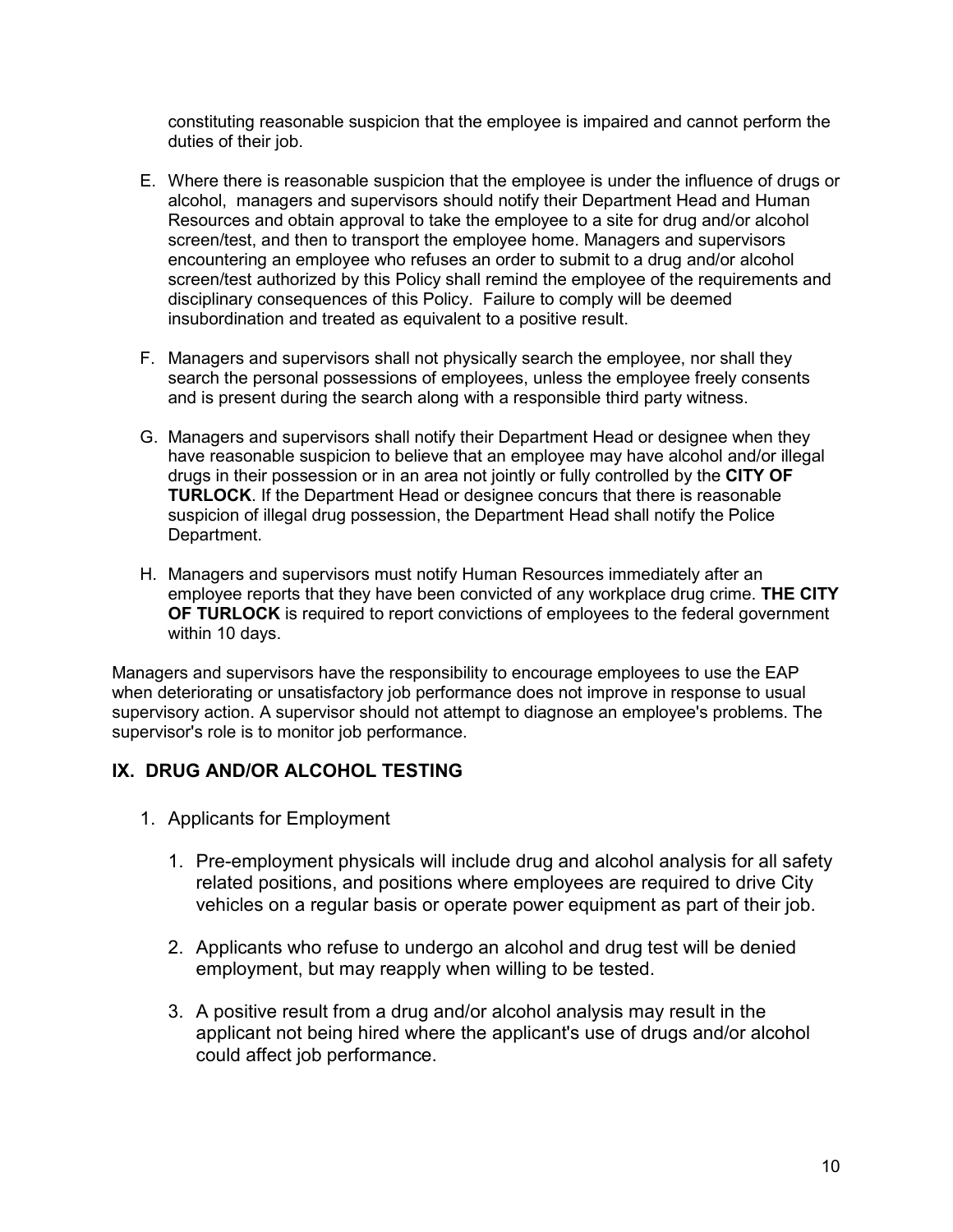- 4. If a drug screen is positive at the pre-employment physical, the applicant must provide, within 24 hours of request, bona fide verification of a valid current prescription for the drug identified in the drug screen. If the prescription is not in the applicant's name or the applicant does not provide acceptable verification, or if the drug is one that is likely to impair the applicant's ability to perform the job duties, the City may choose not to hire the applicant.
- 2. Current Employees
	- 1. A positive result from a drug and/or alcohol screen/test may result in disciplinary action, up to and including termination of employment.
	- 2. If the drug screen/test is positive, the employee must provide, within 24 hours of request, bona fide verification of a valid current prescription for the drug identified in the drug screen. The prescription must be in the employee's name. If the employee does not provide acceptable verification of a valid prescription, or the prescription is not in the employee's name, or if the employee has not previously notified his or her supervisor, the employee will be subject to disciplinary action, up to and including termination.
	- 3. If a drug or alcohol screen/test is positive, the City shall conduct an investigation to gather all facts. The decision to discipline or terminate the employee will be undertaken in conformance with **CITY OF TURLOCK** policies and procedures and due process rights of the employee.
- 3. Positive Test Results Confirmed
	- 1. Confirmation tests will be conducted for current employees who test positive for drugs/alcohol following a drug/alcohol screen/test performed in accordance with this Policy.
	- 2. Confirmation testing may be conducted for pre-employment applicants on a case-by-case basis.

## **X. CONFIDENTIALITY**

Laboratory reports or test results shall not appear in an employee's general personnel folder. Information of this nature will be contained in a separate confidential medical folder that will be securely kept under the control of Human Resources. The reports or test results may be disclosed to **CITY OF TURLOCK** management on a strictly need-to-know basis and to the tested employee upon request. Disclosures, without employee consent, may also occur when: (1) the information is compelled by law or by judicial or administrative process; (2) the information has been placed at issue in a formal dispute between the employer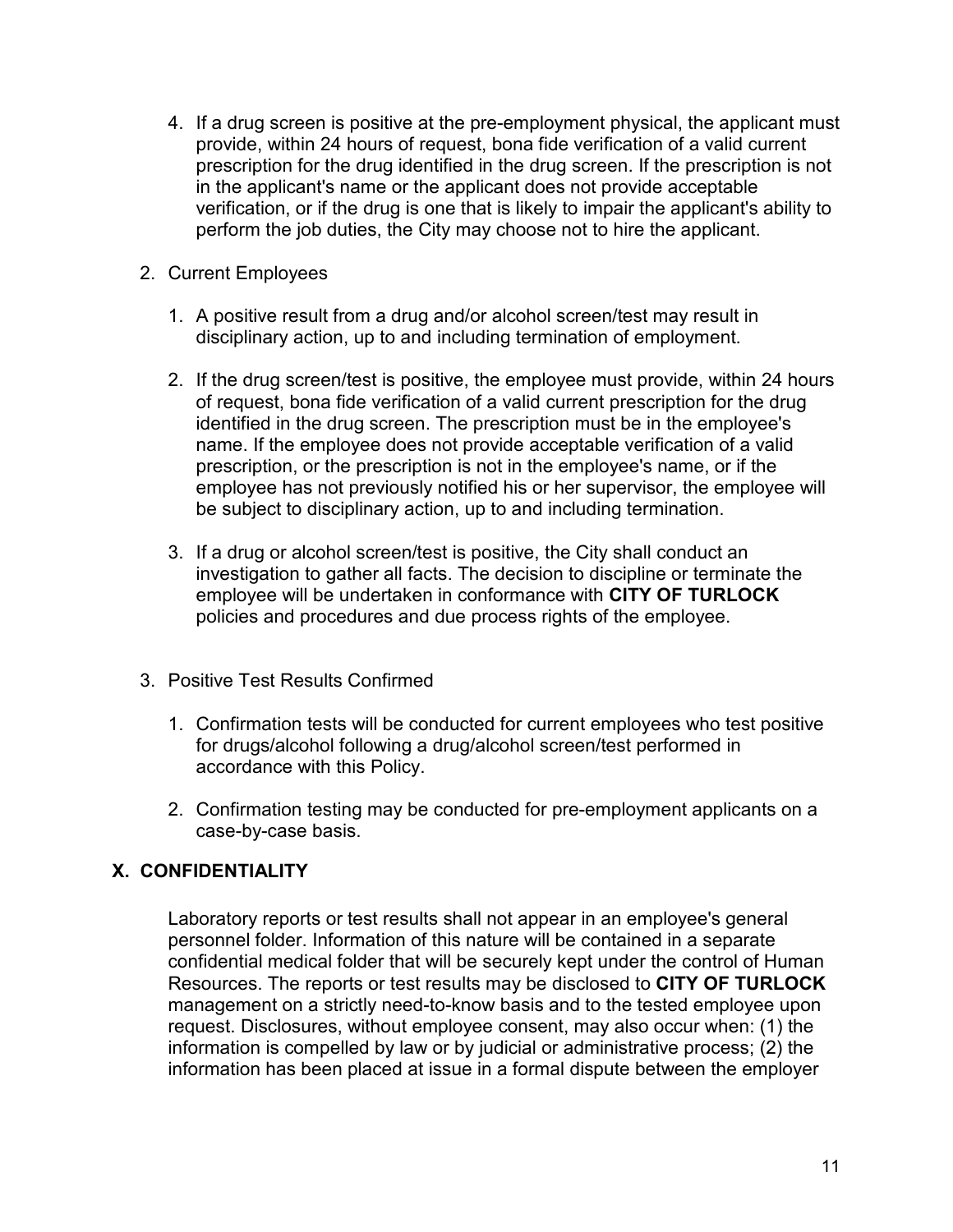and employee; (3) the information is needed by medical personnel for the diagnosis or treatment of the employee who is unable to authorize disclosure.

With employee consent, the **CITY OF TURLOCK** may provide test results to the Employee Assistance Program. With employee consent, EAP can report to an appropriate **CITY OF TURLOCK** representative the employee's progress and/or compliance with EAP recommendations.

## **XI. ALCOHOL & DRUG-FREE WORKPLACE ENFORCEMENT PROCEDURES**

## **DEPARTMENT HEADS, SUPERVISORS, AND MANAGERS**

Managers and supervisors are responsible for enforcement of the Alcohol and Drug-Free Workplace Policy. When a supervisor has reason to suspect that an employee is in violation of this Policy, the following actions should be taken:

## **RESPONSIBILITY ACTION**

- **Supervisor** 1. Observe and collect objective facts regarding use, intoxication, possession, or sale of alcohol and/or drugs. If feasible, request a Management employee to observe and verify facts.
	- 2. Meet with employee privately and offer an opportunity to explain the behavior before further action is taken. If feasible, request a Management employee to be present to witness the meeting and verify statements. Do not send employee back to work unless you feel the employee is fit for duty and you have no reasonable suspicion that the employee may be under the influence of alcohol and/or drugs.
	- 3. If suspicion exists that an employee may have alcohol and/or illegal drugs in their possession or in an area not fully controlled by the City, notify the Department Head or their designee. (You may also contact Human Resources.)
	- 4. Do not physically search the employee or personal possessions of employee without consent of the employee and in the presence of a third party witness. Property, which is jointly controlled by the City and employee, may be searched with the approval of the Department Head, City Manager or Human Resources Manager. The City must make reasonable effort to have the employee present in jointly controlled searches. (See Policy Section V. N, for description of jointly controlled areas.)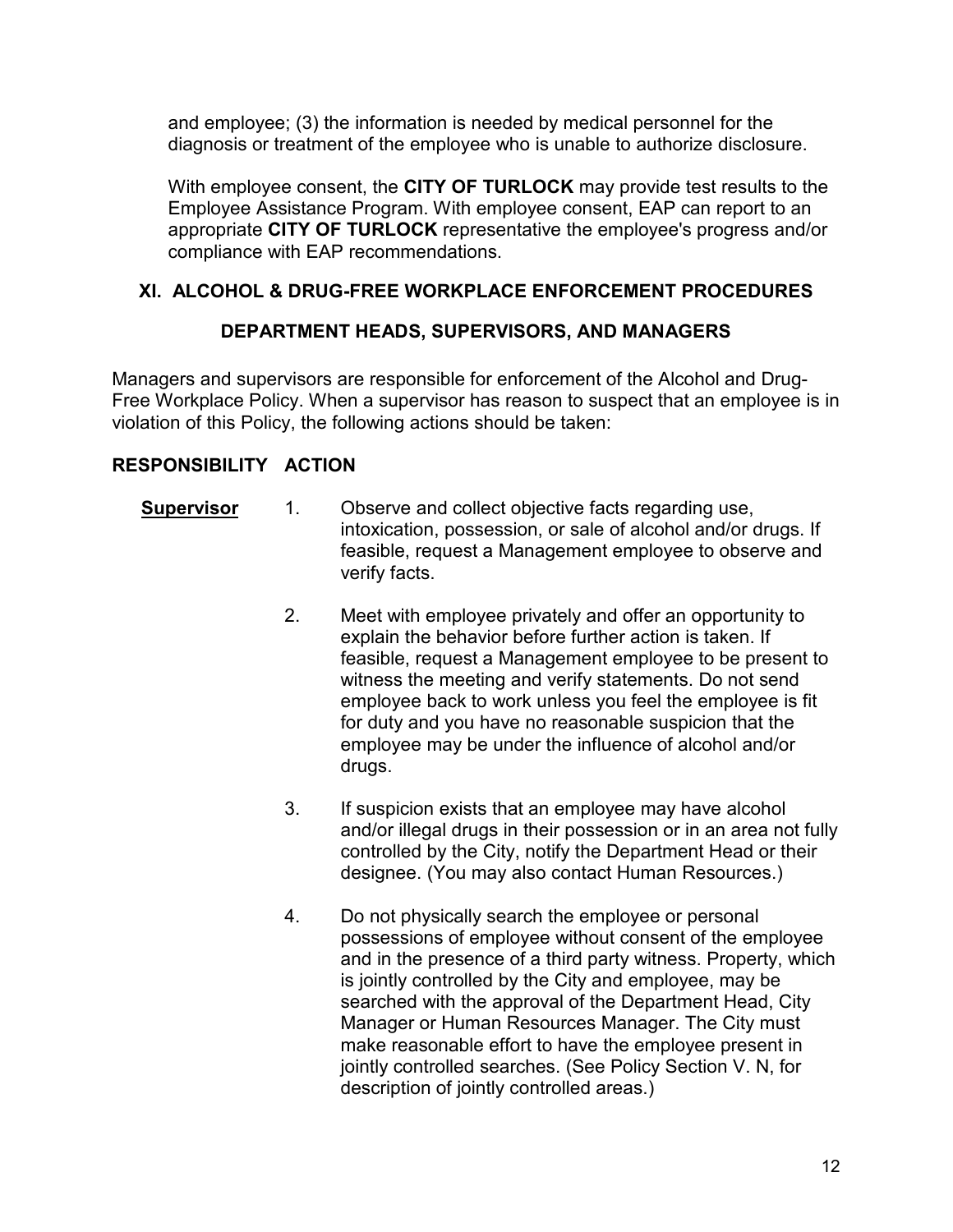5. If reasonable suspicion exists that an employee is under the influence of alcohol and/or drugs notify the Department Head, or their designee, of findings and get approval to take employee for medical evaluation, which may include drug and/or alcohol testing. (You may also contact Human Resources.)

"Reasonable suspicion" is a belief based on objective facts sufficient to suspect that an employee is under the influence of drugs or alcohol to a degree that the employee's ability to perform the functions of the job is impaired. For example, any of the following, alone or in combination, may constitute reasonable suspicion:

- 1.Slurred speech;
- 2.Alcohol odor on breath;
- 3. Dilated or constricted pupils or glassy eyes;

4.Unsteady walking and movement;

5.An accident involving CITY OF TURLOCK property when the employee's actions cannot be ruled out as contributing to the accident, plus an additional symptom; 6.Behavior that is unusual or uncharacteristic for the particular employee, plus an additional symptom; 7.Possession of alcohol or drugs in the workplace; 8. More than two incidents in any combination of Personal

injury to self, co-worker(s), or general public within the same calendar year.

- 6. If a situation occurs after normal working hours (7 a.m. to 5 p.m.) and the supervisor is unable to contact the Department Head, Human Resources or Department Head's designee, the supervisor must make the decision whether or not to search a jointly controlled area or send the employee for a medical evaluation based on reasonable suspicion.
- 7. As soon as practical, prepare a written summary outlining the circumstances and the physical conditions and/or behaviors constituting reasonable suspicion of substance use at the time of the incident. Use the attached Alcohol and Drug-Free Workplace Policy Report form. All written documentation should be preserved for future use.
- 8. Upon receiving a report of a suspected violation of this Policy, the Department Head will review the facts and determine if reasonable suspicion of substance use exists to

# **Dept. Head**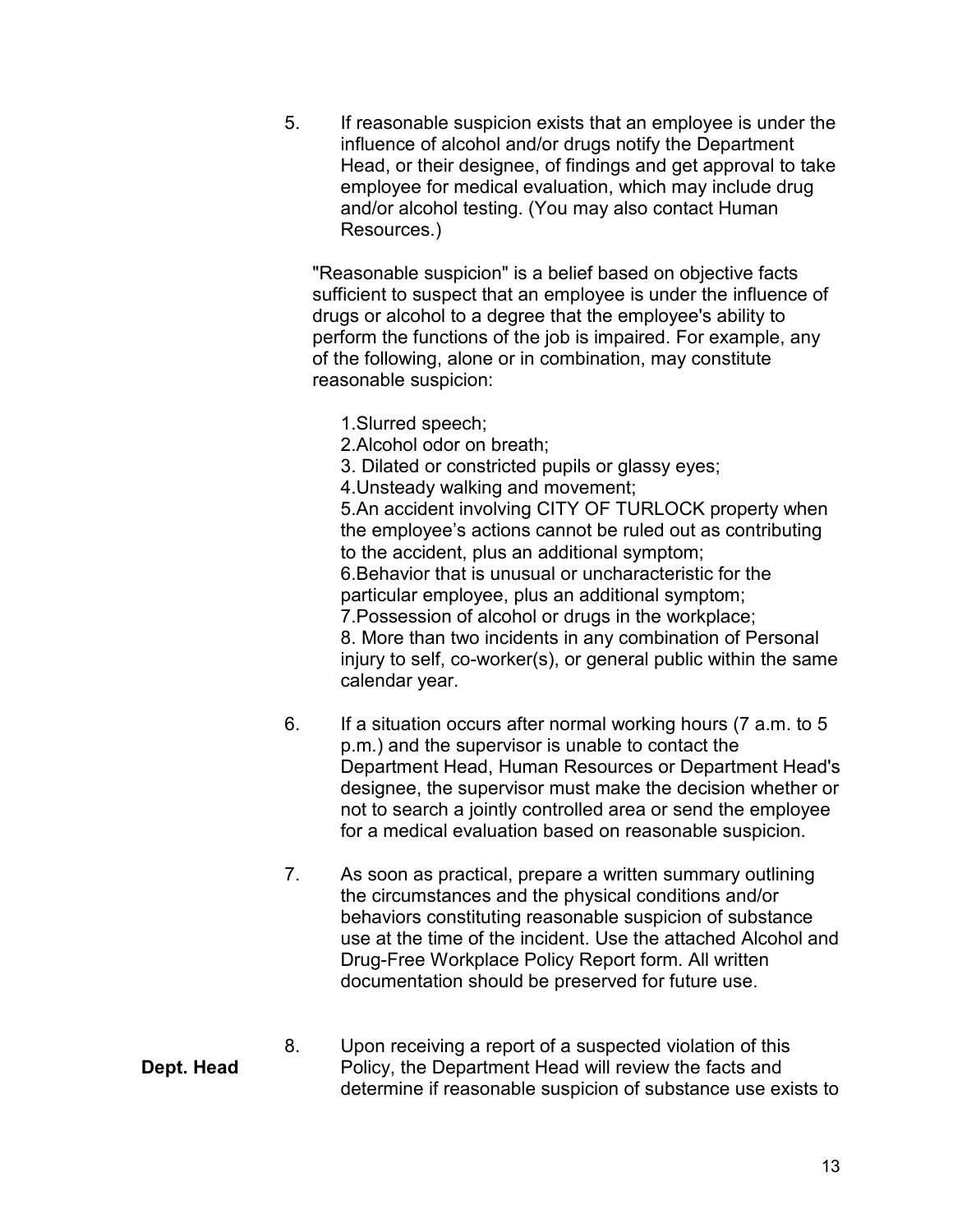support a decision to require a drug and/or alcholol screening/test. If so, the Department Head shall advise the supervisor of this course of action. If the circumstances warrant, the Department Head will also contact the Police Department to determine if an investigation of the possession and/or use of the drugs is warranted and to request, if necessary, a police escort.

- 9. Explain to the employee the suspicion that the employee is in violation of this Policy and request the employee go with the supervisor or other management employee for a drug and/or alcohol screen/test.
- **Supervisor**  10. If the employee refuses to submit to the drug and/or alcohol screen/test, remind the employee of requirements of this Policy and disciplinary consequences. Have the employee escorted home and contact Human Resources to assist in determining the appropriate discipline.
	- 11. If the employee submits to the drug and/or alcohol screen/test, have him/her sign consent to release the results to the City. If the employee refuses to sign the release, the City may obtain information only to the extent permitted by Civil Code Section 56.10(c)(8)(B).
	- 12. After the employee signs consent form, escort or arrange to have the employee escorted by a responsible person (City will pay for taxi to take employee for testing if escorted by supervisor) to the designated medical testing facility and, after examination, to the employee's place of residence. Employees will remain on paid status pending the determination of appropriate disciplinary action.

## **XII.TEST RESULTS**

If the test results are negative, the employee will return to work with no loss in pay status. Disciplinary action may be pursued subsequently for poor performance or other causes relating to the incident or circumstances creating the reasonable suspicion.

If the test results are positive, consult with Human Resources to determine the appropriate discipline.

The Department of Transportation's Drug and Alcohol Testing Regulation – 49CFR Part 40, at 40.151 (e) – does not authorize 'medical marijuana' under a state law to be a valid medical explanation for a transportation employee's positive drug test result.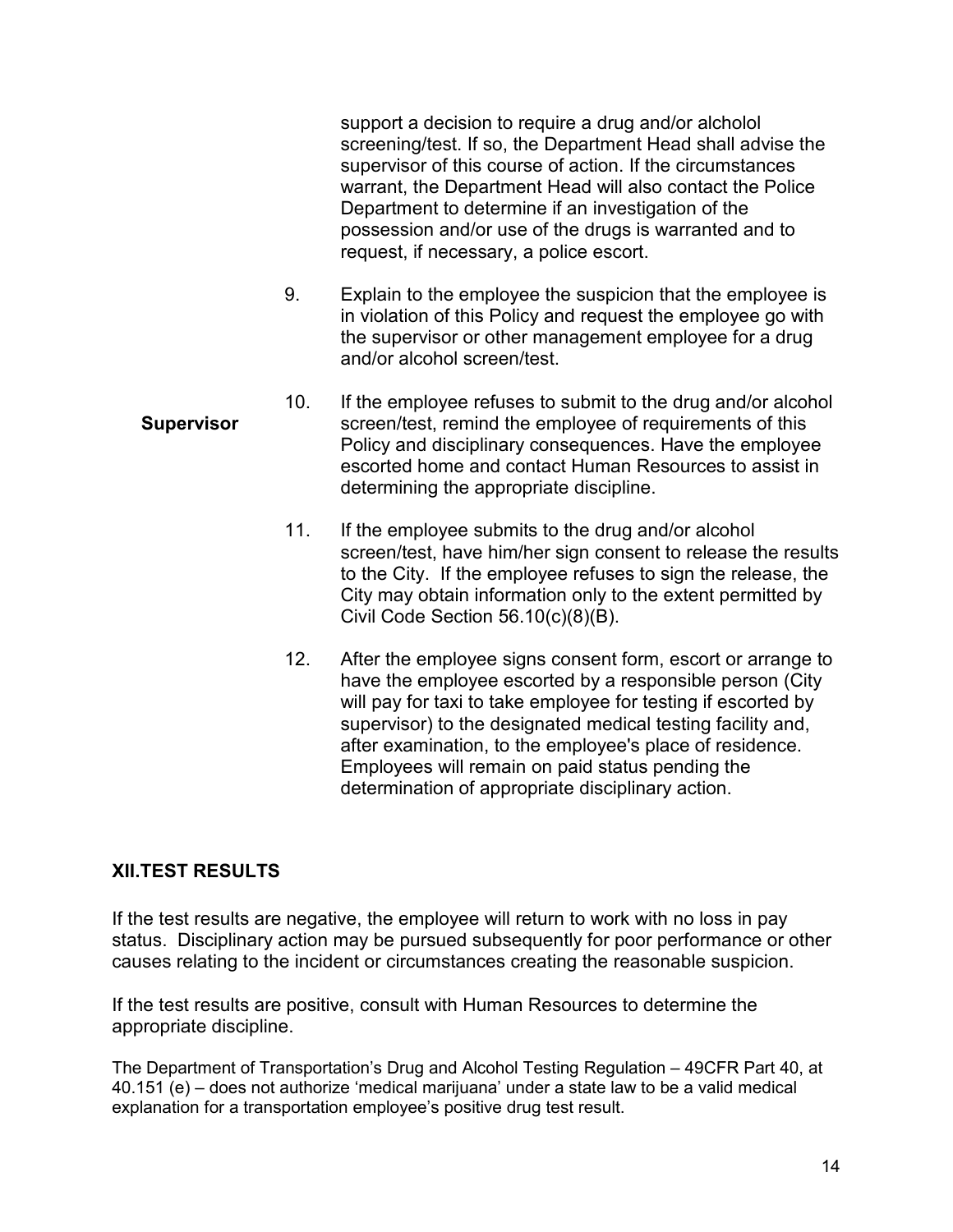Medical Review Officers (MROs) will not verify a drug test as negative based upon information that a physician recommended that employee use "medical marijuana." Marijuana remains a drug listed in Schedule I of the Controlled Substances Act.

An employee may not return to work until such time as another drug and/or alcohol screen/test is negative or a medical evaluation permits the employee to return, and the employee agrees to attend a rehabilitation program recommended by the Employee Assistance Program or a rehabilitation program of the employee's choice approved by the City. If the program requires time away from work, the employee may use accrued benefits; i.e., sick leave, vacation, etc. or may be approved for an unpaid leave of absence.

Employees shall submit to random drug and/or alcohol screening/testing for a variable period of up to 24 months following the negative tests as determinded by the City Manager. If the employee tests positive as a result of the random testing within this time period, they are subject to termination.

Human Resources will meet with the employee to sign a return to work agreement stipulating the above conditions.

**NOTE:** If an employee notifies the supervisor that he or she has been convicted of a workplace drug crime, the supervisor must notify Human Resources immediately, as required by law.

**Example:** Selling or distribution of drugs in the work place.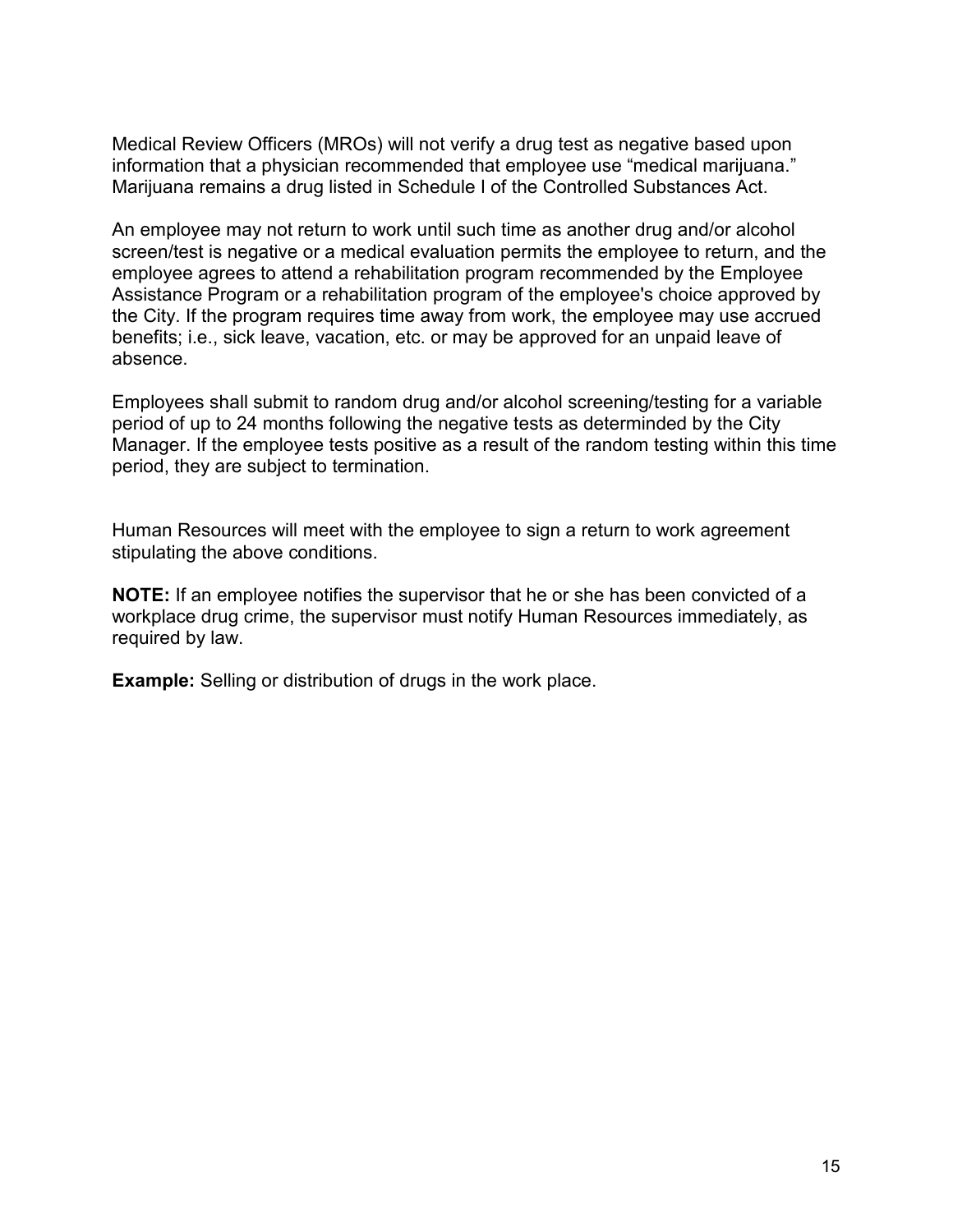### **ATTACHMENT "A" TESTING POSITIONS**

PRE-EMPLOYMENT DRUG TESTING POSITIONS

### **SAFETY RELATED:**

### **Police Department:**

Animal Services Supervisor Animal Services Officer Animal Services Officer Sr. Community Services Officer I/II Crime Analyst Crime Prevention Specialist I/II Emergency Services Dispatcher I/II Emergency Services Dispatcher, Sr. Emergency Services Dispatcher, Supervisor Evidence and Property Specialist I/II Neighborhood Preservation Officer Neighborhood Services Supervisor Neighborhood Services Technician Office Assistant I/II Police Cadet Police Captain Police Chief Police Corporal Police Detective Public Safety Communications Supervisor Police Dispatcher Trainee Police Commander Police Lieutenant Police Officer Trainee Police Officer I/II Police Records Technician Police Records Technician, Sr. Police Records Supervisor Police Reserve I/II Police Sergeant Police Support Operations Division Manager **Secretary** Senior Secretary

### **Fire Department:**

Fire Battalion Chief Fire Captain Fire Chief Fire Division Chief Fire Engineer Fire Marshall Fire Prevention Inspector Firefighter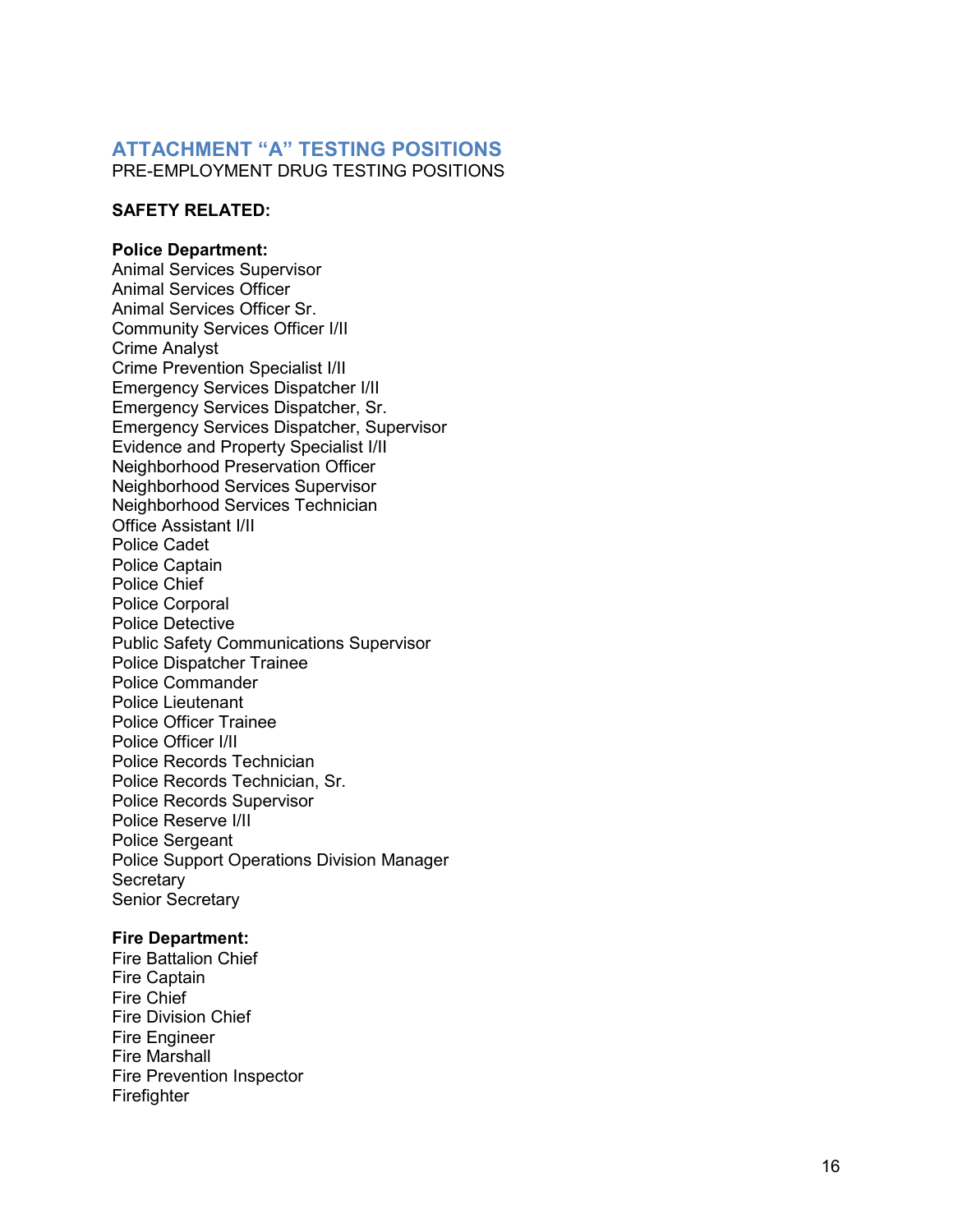Firefighter Trainee Office Assistant I/II Reserve Firefighter **Secretary** 

### **EQUIPMENT** / **OPERATION RELATED:**

#### **Administrative Services:**

Accountant I/II Accountant, Sr. Account Technician Accounts Payable Clerk City Treasurer

### **Development Services:**

Building Inspector I/II Building Inspector, Sr. Building Inspector/Minor Permits Building Inspector, Trainee City Engineer Civil Engineer, Assistant Civil Engineer, Associate Civil Engineer, Principal Civil Engineer, Sr. Deputy Development Services Director, Planning Development Services Director / City Engineer Development Services Supervisor / City Surveyor Engineer Assistant Engineer Associate Engineer Technician I/II Engineer Technician, Senior Engineer Technician, Trainee Land Surveying Technician I/II Land Surveyor Assistant Planner, Assistant Planner, Associate Planner, Principal Planner, Senior Planning Assistant Planning Director Planning Manager Planning Technician Public Works Construction Inspector Public Works Construction Inspector, Sr. Traffic Transportation Engineering Supervisor Transit Planner

### **Municipal Services:**

Electrical Instrumentation Technician Electrical Instrumentation Technician, Sr. Electrical Mechanical Technician I/II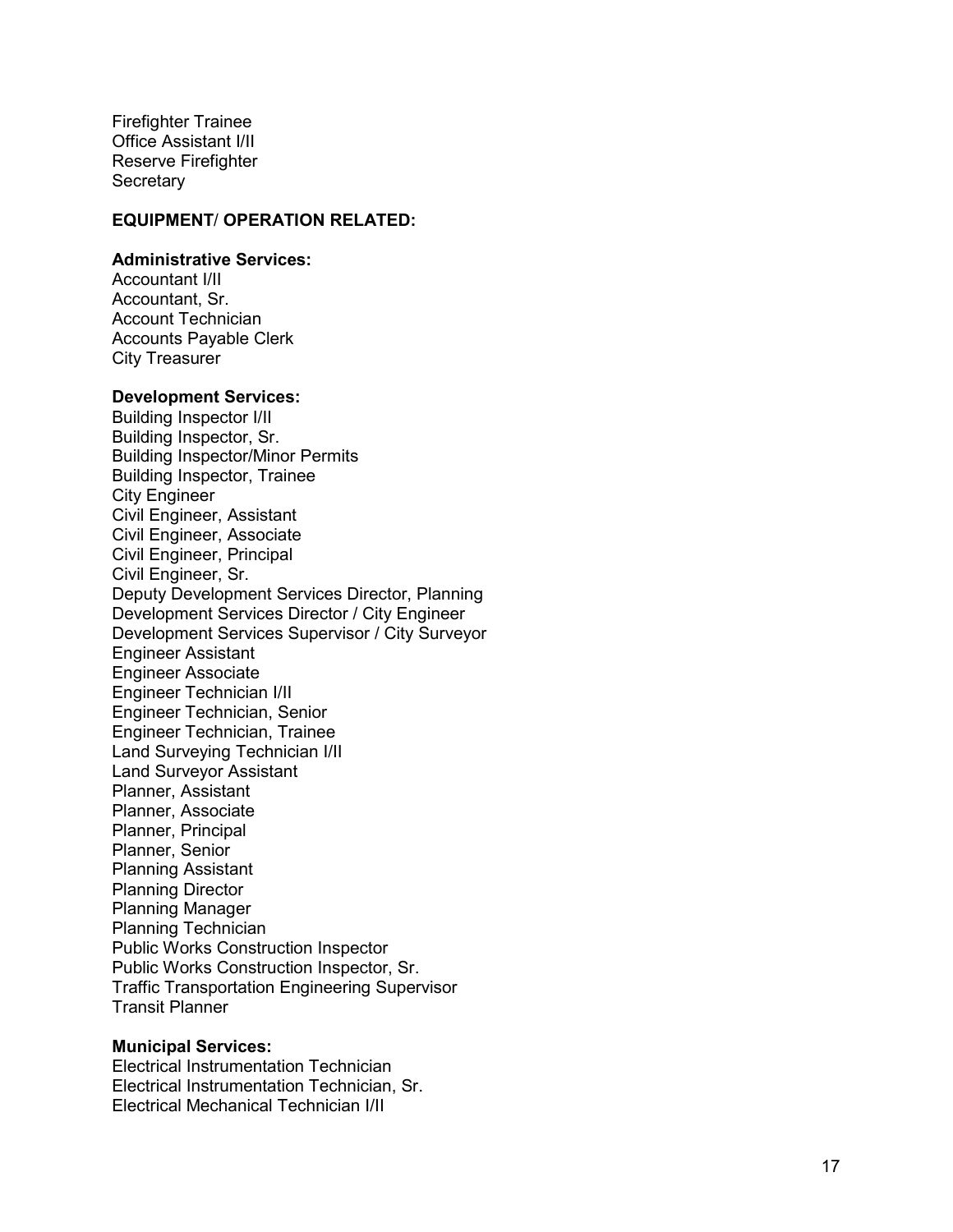Fleet Maintenance Mechanic I/II Fleet Maintenance Mechanic, Sr. Fleet Maintenance Services Worker Fleet Maintenance Supervisor Parts Clerk Shipping and Receiving Inventory Specialist Utilities Maintenance Technician Utilities Manager Utilities Supervisor Utilities Supervisor, Assistant Utility Maintenance Worker I/II Utility Maintenance Worker, Sr. Wastewater Plant Operator I/II Wastewater Plant Operator, Sr. Water Quality Control Division Manager Water Quality Control Supervisor Add all other positions where driver's license required (office / administration)

### **Public Facilities Maintenance:**

Maintenance Worker I/II Maintenance Worker, Sr. Public Facilities Maintenance Supervisor, Assistant Public Facilities Maintenance Manager Public Facilities Maintenance Supervisor Public Safety Community Supervisor

### **Recreation:**

Recreation Manager Recreation Superintendent Recreation Supervisor Recreation Supervisor, Sr. Recreation Worker

Pre-employment testing does not apply to regular City employees applying for promotional positions who are not required to have a physical examination for placement in the position.

Any temporary employee that is hired as a regular employee, in any of the above positions, will be subject to a pre-employment examination that will include drug and alcohol testing.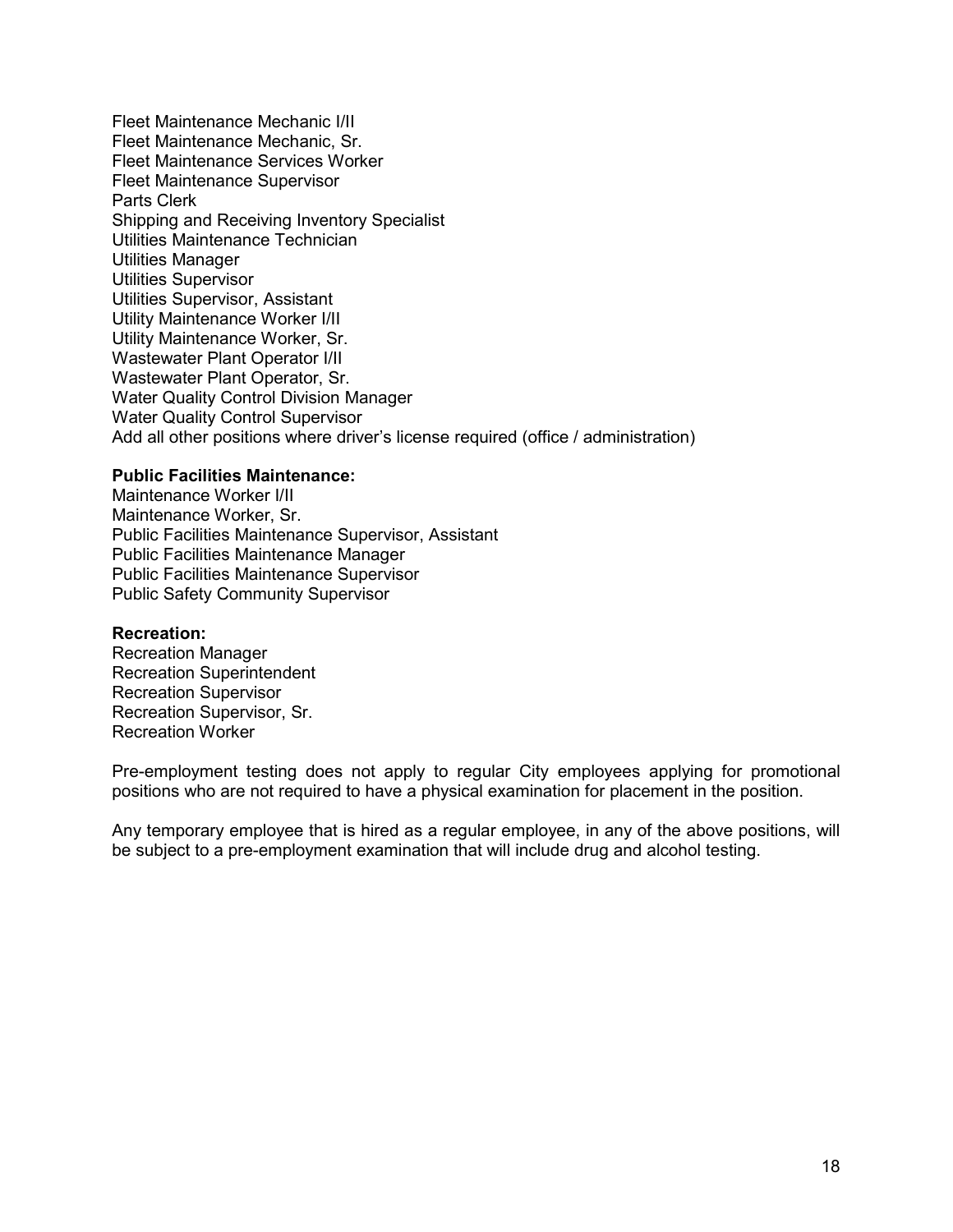## **ATTACHMENT "B" REPORT FORM** ALCOHOL AND DRUG-FREE WORKPLACE POLICY REPORT FORM

| This is to certify that |            | has reasonable suspicion |        |    |       |     |  |
|-------------------------|------------|--------------------------|--------|----|-------|-----|--|
|                         |            | (Supervisor)             |        |    |       |     |  |
| to believe that         |            | on                       |        | at |       | was |  |
|                         | (Employee) |                          | (Date) |    | Time) |     |  |

(a) in possession of or (b) under the influence of a substance or substances in violation of the City's Alcohol and Drug-Free Workplace Policy.

The following are the specific facts that have led me to suspect that the above named employee has violated the City's Alcohol and Drug-Free Workplace Policy:

\_\_\_\_\_\_\_\_\_\_\_\_\_\_\_\_\_\_\_\_\_\_\_\_\_\_\_\_\_\_\_\_\_\_\_\_\_\_\_\_\_\_\_\_\_\_\_\_ \_\_\_\_\_\_\_\_\_\_\_\_\_\_\_\_ (Supervisor's Signature) (Date)